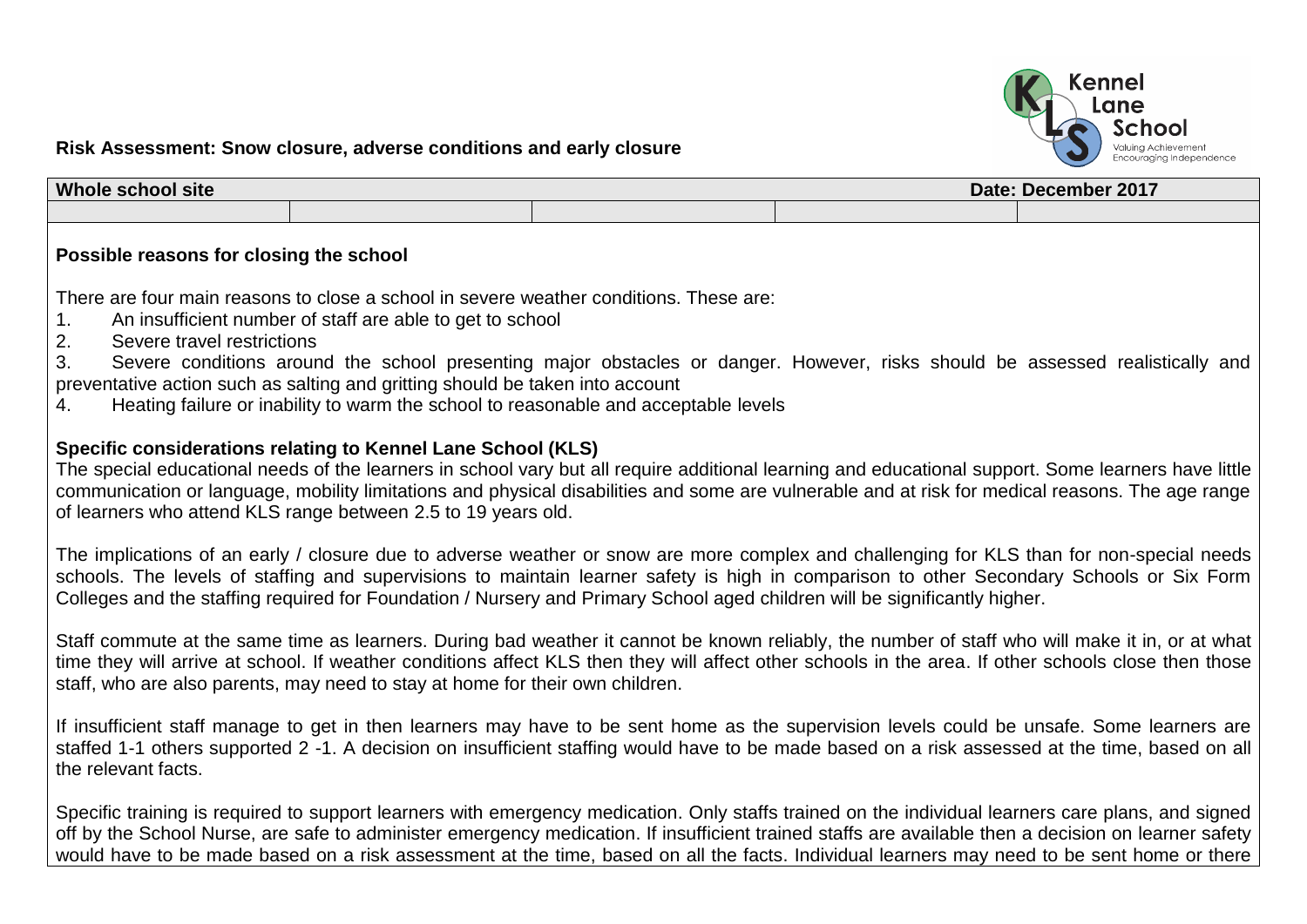| <b>Risk</b> | <b>Potential Outcome</b> | Action to reduce risk | Likelihood | Affecting<br>Factors. |
|-------------|--------------------------|-----------------------|------------|-----------------------|
|             |                          |                       |            |                       |

may be a wider risk resulting in the school needing to be closed.

When there are changes to expected routines or limitations imposed, some learners behaviours can become unpredictably volatile, challenging or physically aggressive and the risk of injury, to both staff and other learner's, increases. A risk assessment based on all the facts would be required to decide if individual learners need to be sent home or if there is a wider risk and the school needs to be closed.

A small local heating failure would not necessitate the early closure of the school but a wider multi building heating failure or loss of other facilities such as lighting or water may do so. A risk assessment based on all the facts would be required to decide on the wider risk and if the school needs to be closed.

The school site comprises nine separate building all with external access routes, and outside play areas which need to be crossed to reach them. There are disabled ramps to several of the buildings and other footpaths and vehicular access is on a gradient. Frost, snow and ice does not readily clear from many parts of the site, persisting late into the school day. Gritting, historically, has provided little improvement to conditions on the ground as it is never walked into the snow sufficiently. A judgement on whether the grounds are considered appropriately safe for learners and staff will be made by the Site Manager early in the morning, following a risk assessment of the grounds and outside areas at that time. He will also consider the accessibility of transports, pedestrians, emergency muster points and emergency vehicle access, this information will be passed to the Head and will inform a decision on closure.

Most learners come into school, and go home, on Local Authority Home School Transport. A number of learners will commute from outside of the Bracknell Forest area. Home School Transports will not collect a learner in the morning if they cannot guarantee the transport home. Local residential roads in the region have historically lacked preventative gritting or snow clearance and become dangerous and impassable, resulting in transport routes being suspended and cancelled.

Learners require appropriate adult supervision when they leave school to return home and cannot be released form the school site on their own or be sent home where there is no responsible person to receive them. Early closures can, and has, resulted in learners and staff having to remain on the school site long after an early closure has been declared, whilst waiting for Parents and Carers struggling to get to the school site to collect their young person, or to get home to receive them at home. This delay can cause significant distress to the learners when they see everyone else has gone and increase the risks to learners and staff of travelling during deteriorating weather and road conditions.

When an early closure is called Home School Transport will try to assist in getting learners home. There is no guarantee that the drivers, escorts or vehicles are going to be available out of the normal contracted hours, nor that a given route will be considered accessible. However learners will not be allowed on early Home School Transport unless school can confirm a responsible person is at the residence to receive them.

A timely decision to close the school, i.e. before learners leave home, ensures the safety of learners and staff alike and follows the Health and Safety tenet of removing avoidable risk. A closure decision before learners leave home eliminates all the issues identified above and poses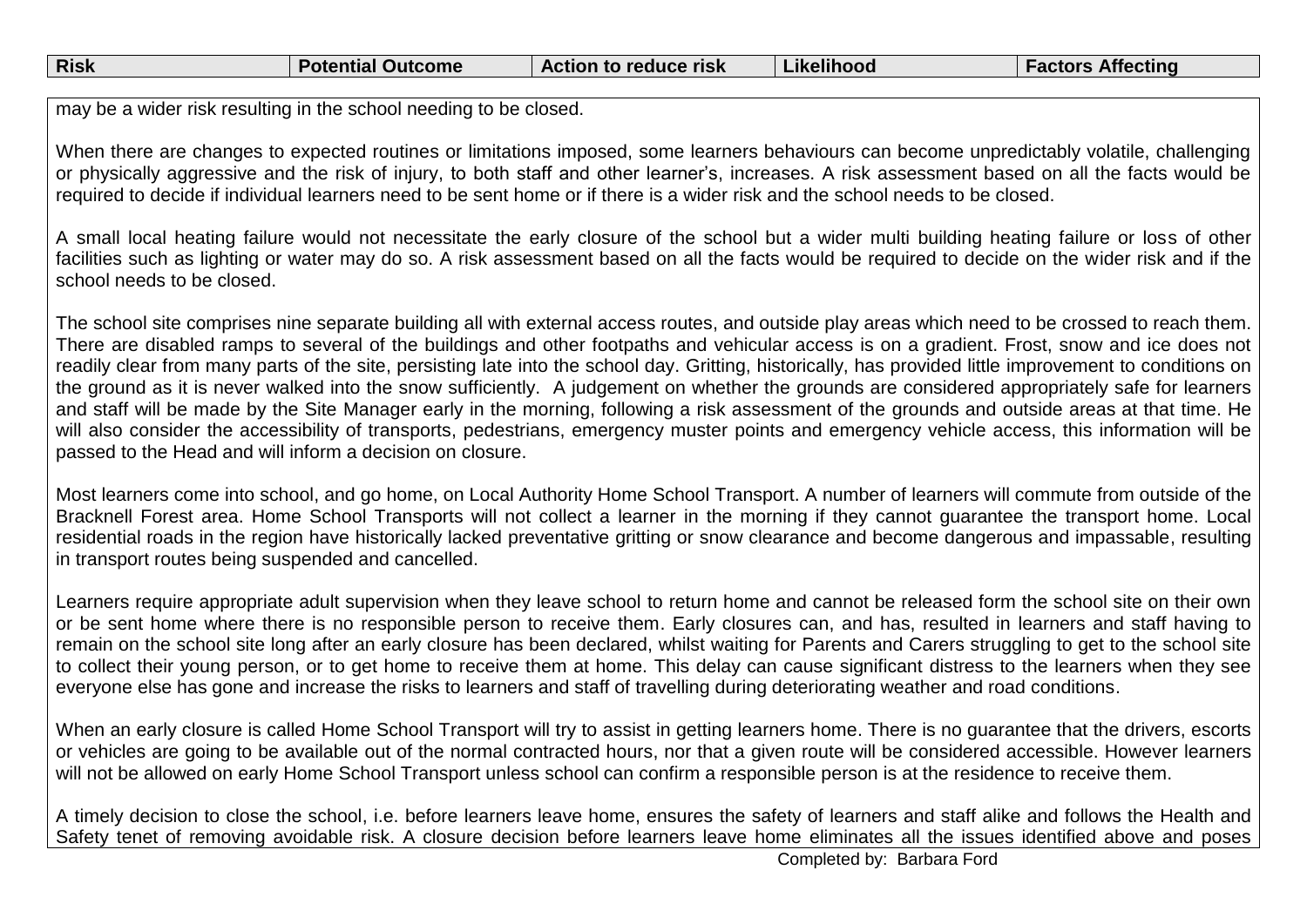| <b>Risk</b> | ∖ Outcome<br>Potential | Action to reduce risk | .<br>.<br>Likelihood | <b>Factors Affecting</b> |
|-------------|------------------------|-----------------------|----------------------|--------------------------|
|             |                        |                       |                      |                          |

| significantly less risk than having to close the school early. |  |  |  |  |  |  |
|----------------------------------------------------------------|--|--|--|--|--|--|
| <b>Other suggested options</b>                                 |  |  |  |  |  |  |
|                                                                |  |  |  |  |  |  |

## **Risk Assessment:**

| <b>Risk</b>                   | <b>Potential Outcome</b> | <b>Action to reduce risk</b>                                                                                                                                                                                                    | Likelihood | <b>Factors Affecting</b>                                                                                                                                                                                                                                                                                             |
|-------------------------------|--------------------------|---------------------------------------------------------------------------------------------------------------------------------------------------------------------------------------------------------------------------------|------------|----------------------------------------------------------------------------------------------------------------------------------------------------------------------------------------------------------------------------------------------------------------------------------------------------------------------|
| Staff unable to get to school | Potential school closure | The DfE says that:-<br>where teachers are unable to<br>get to work due to poor<br>weather conditions, schools<br>should consider Bringing<br>together groups and classes<br>with teachers and support staff<br>working together |            | KLS Classrooms are not<br>equipped to accommodate large<br>numbers. A limited number of<br>learners can join other classes<br>providing the mix of learners and<br>staffing is appropriate. Using<br>communal space for activities<br>such as the hall may work with<br>larger groups for limited periods<br>of time |
|                               |                          | Using other school staff or<br>$\bullet$<br>volunteers to provide cover<br>supervision or oversee<br>alternative activities                                                                                                     |            | Using other school staff would be<br>of limit use, as they would not be<br>trained in behaviour management<br>or the needs of the learners and<br>strangers can increase negative<br>behaviours.                                                                                                                     |
|                               |                          | Re-arranging the curriculum<br>$\bullet$                                                                                                                                                                                        |            | Changing the curriculum does not<br>change the wider risk posed by a<br>lack of staffing. Changes to<br>routine can trigger behaviours<br>and staff from other classes,<br>especially other key stages, will<br>not know the learners well, this<br>will potentially impact behaviours                               |
|                               |                          | It adds that, although infant<br>$\bullet$<br>classes should normally have<br>no more than 30 pupils in<br>them, "having more than 30 in<br>one class due to exceptional                                                        |            | It is the number of staff required<br>to support the learners, of all<br>ages, which limits any combined<br>group size and also the physical<br>space and resources available.                                                                                                                                       |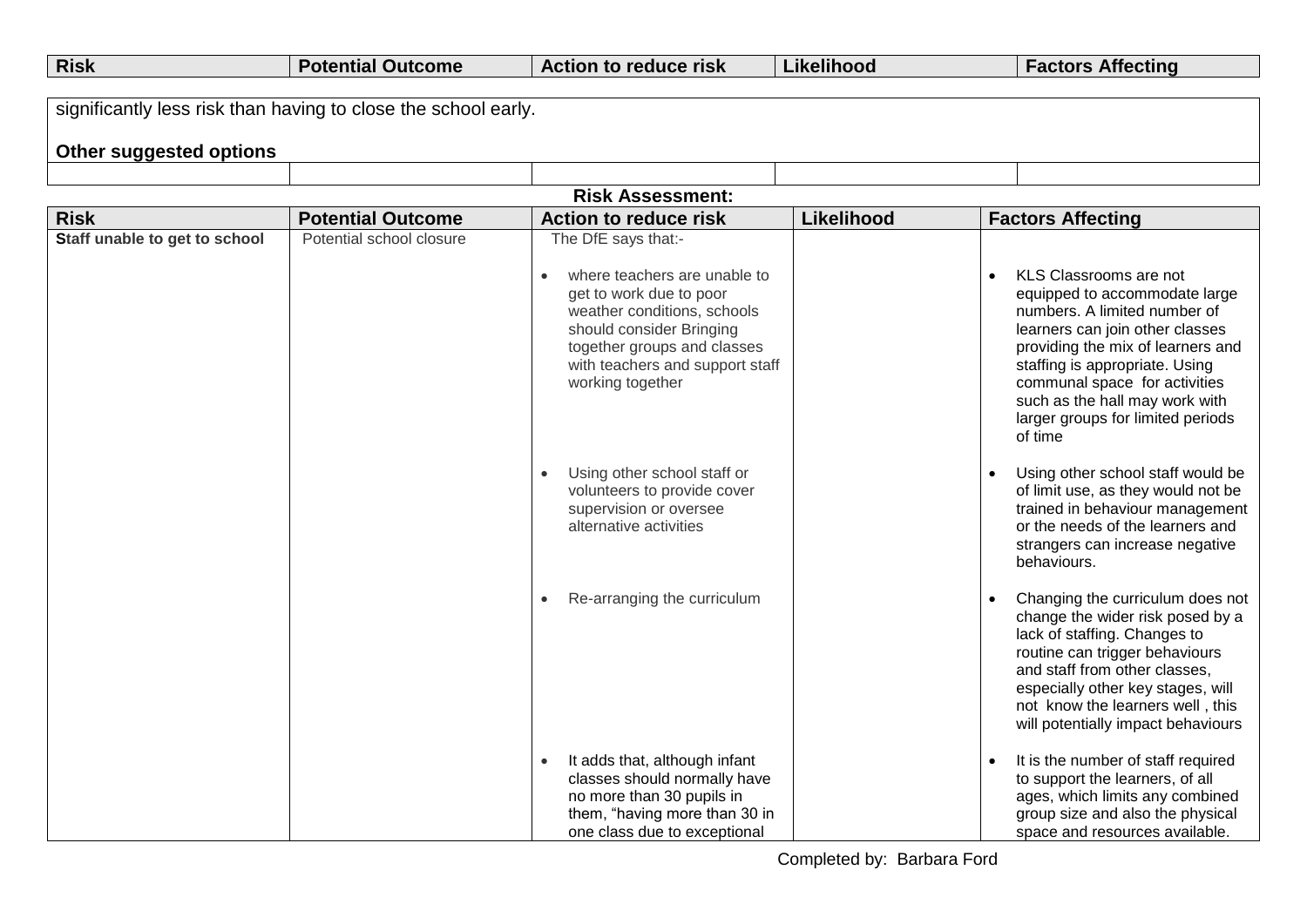| <b>Risk</b><br>.<br><b>actors Affecting</b><br>Action to reduce risk<br><b>Potential Outcome</b><br>Likelihood |  |
|----------------------------------------------------------------------------------------------------------------|--|
|----------------------------------------------------------------------------------------------------------------|--|

|                                                    |                                            | temporary circumstances is not<br>a reason to close the school".                                                                                                                                                                                                                                                                                                              |                                                                                                                                                                                                                                                                                                                    |
|----------------------------------------------------|--------------------------------------------|-------------------------------------------------------------------------------------------------------------------------------------------------------------------------------------------------------------------------------------------------------------------------------------------------------------------------------------------------------------------------------|--------------------------------------------------------------------------------------------------------------------------------------------------------------------------------------------------------------------------------------------------------------------------------------------------------------------|
| <b>Insufficient guidance</b><br>available to staff | Poor decision making or risk<br>management | Advice available from other local<br>authorities includes :-                                                                                                                                                                                                                                                                                                                  |                                                                                                                                                                                                                                                                                                                    |
|                                                    |                                            | Having a specific snow and ice<br>$\bullet$<br>plan for the premises in place,<br>identifying areas and routes<br>required to be cleared to<br>ensure safe access and<br>operation of the premises<br>Cordoning off areas and routes<br>to be 'out of bounds' (for<br>example, areas beneath<br>overhanging roof eaves where<br>snow might fall, hazardous<br>walkways, etc.) | Advice is given regularly by BFC<br>in support of emergency<br>procedures and bad weather /<br>closure management<br>A strategy for dealing with snow<br>and ice on school site is followed<br>by the site team<br>The size and nature of the site<br>makes physically cordoning off<br>large sections impractical |
|                                                    |                                            | Clearing areas for use by<br>pedestrians or vehicle access<br>and reviewing these for any<br>changes in condition<br>Encouraging staff to wear<br>appropriate flat soled and<br>sturdy footwear and to carry as                                                                                                                                                               | Clearing walkways and areas of<br>snow does not make them safe,<br>but it implies they are because<br>there is no snow. This can<br>increase the risk of users<br>disregarding the continuing slip<br>hazard as it is no longer obvious,<br>eg ice / black ice.                                                    |
|                                                    |                                            | little as possible when walking<br>in the building's grounds and<br>car park                                                                                                                                                                                                                                                                                                  | KLS Staff dress sensibly wearing<br>appropriate footwear. Learners<br>and staff by necessity bring bags<br>into school and they are likely to                                                                                                                                                                      |
|                                                    |                                            | Having enough salt and grit<br>available to keep a clear path<br>around the school site                                                                                                                                                                                                                                                                                       | require more things such as a<br>change of shoes during snowy<br>weather. To presume and direct<br>otherwise is unrealistic and                                                                                                                                                                                    |
|                                                    |                                            | Having enough staff to<br>$\bullet$<br>supervise pupils adequately                                                                                                                                                                                                                                                                                                            | unachievable.                                                                                                                                                                                                                                                                                                      |
|                                                    |                                            | Having procedures in place for<br>a heating failure                                                                                                                                                                                                                                                                                                                           | School's salt/grit stocks are<br>regularly checked and additional<br>purchases usually made in the<br>spring /summer term                                                                                                                                                                                          |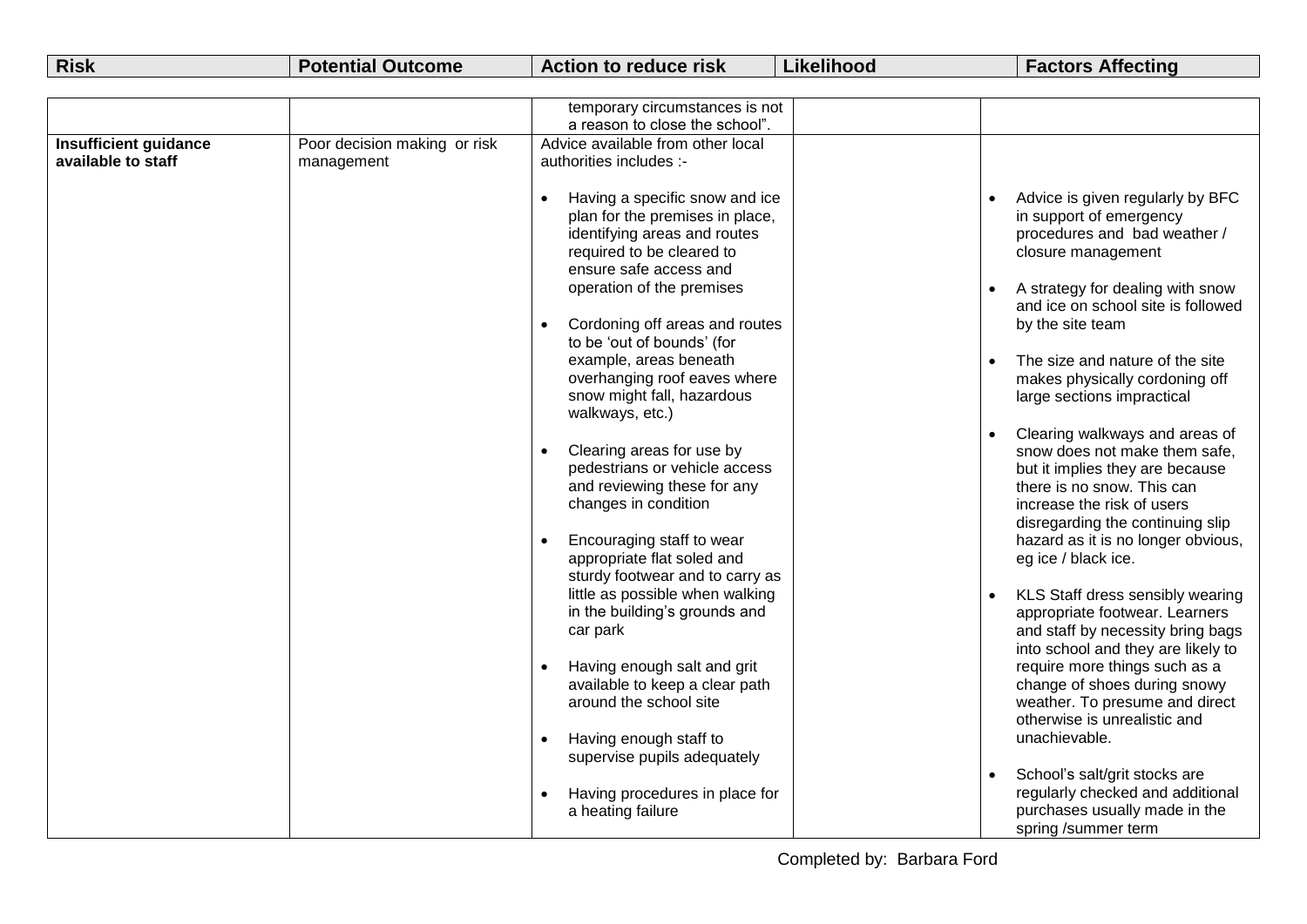| <b>Risk</b>    | <b>Potential Outcome</b> | <b>Action to reduce risk</b>     | Likelihood                          | <b>Factors Affecting</b>                                                                                                                                                                |
|----------------|--------------------------|----------------------------------|-------------------------------------|-----------------------------------------------------------------------------------------------------------------------------------------------------------------------------------------|
|                |                          |                                  |                                     |                                                                                                                                                                                         |
|                |                          | Gritting operations<br>$\bullet$ | $\bullet$<br>$\bullet$<br>$\bullet$ | See above for previous<br>comments<br>The schools emergency plan<br>covers loss of utility such as<br>heating<br>On site gritting is carried out as<br>part of the Site Teams processes |
|                |                          | Risk Assessment:                 |                                     |                                                                                                                                                                                         |
|                |                          |                                  |                                     |                                                                                                                                                                                         |
| Name:          |                          | Role:                            | Date:                               |                                                                                                                                                                                         |
| <b>Review:</b> |                          |                                  |                                     |                                                                                                                                                                                         |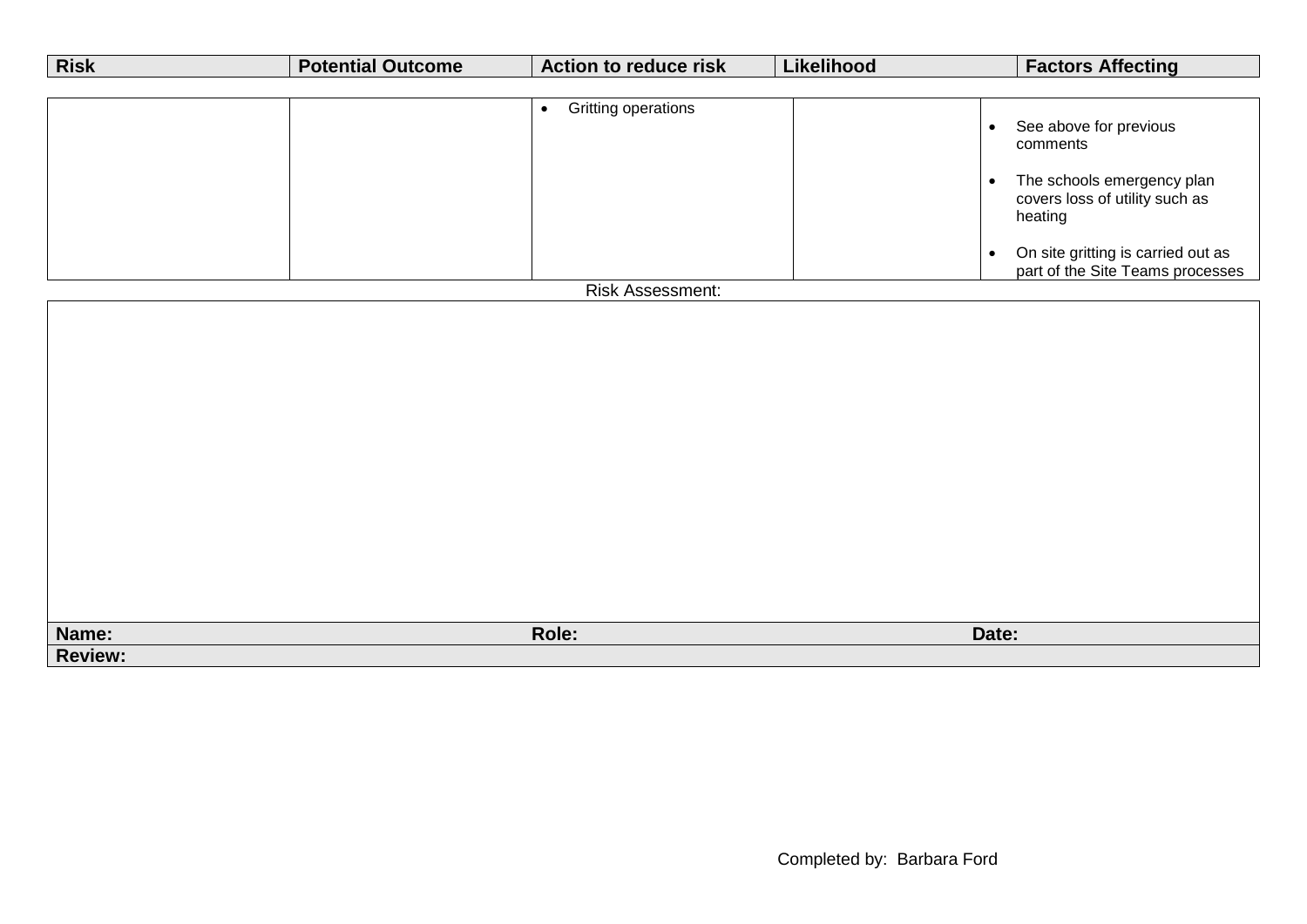| Risk           | <b>Potential Outcome</b> | Action to reduce risk  | Likelihood | <b>Factors Affecting</b> |
|----------------|--------------------------|------------------------|------------|--------------------------|
|                |                          |                        |            |                          |
|                |                          |                        |            |                          |
|                |                          |                        |            |                          |
|                |                          |                        |            |                          |
|                |                          |                        |            |                          |
|                |                          |                        |            |                          |
|                |                          |                        |            |                          |
|                |                          |                        |            |                          |
|                |                          |                        |            |                          |
|                |                          |                        |            |                          |
|                |                          |                        |            |                          |
|                |                          |                        |            |                          |
|                |                          | Risk Assessment: Staff |            |                          |
| Name:          |                          | Role:                  | Date:      |                          |
| <b>Review:</b> |                          |                        |            |                          |
|                |                          |                        |            |                          |
|                |                          |                        |            |                          |
|                |                          |                        |            |                          |
|                |                          |                        |            |                          |
|                |                          |                        |            |                          |
|                |                          |                        |            |                          |
|                |                          |                        |            |                          |
|                |                          |                        |            |                          |
|                |                          |                        |            |                          |
|                |                          |                        |            |                          |